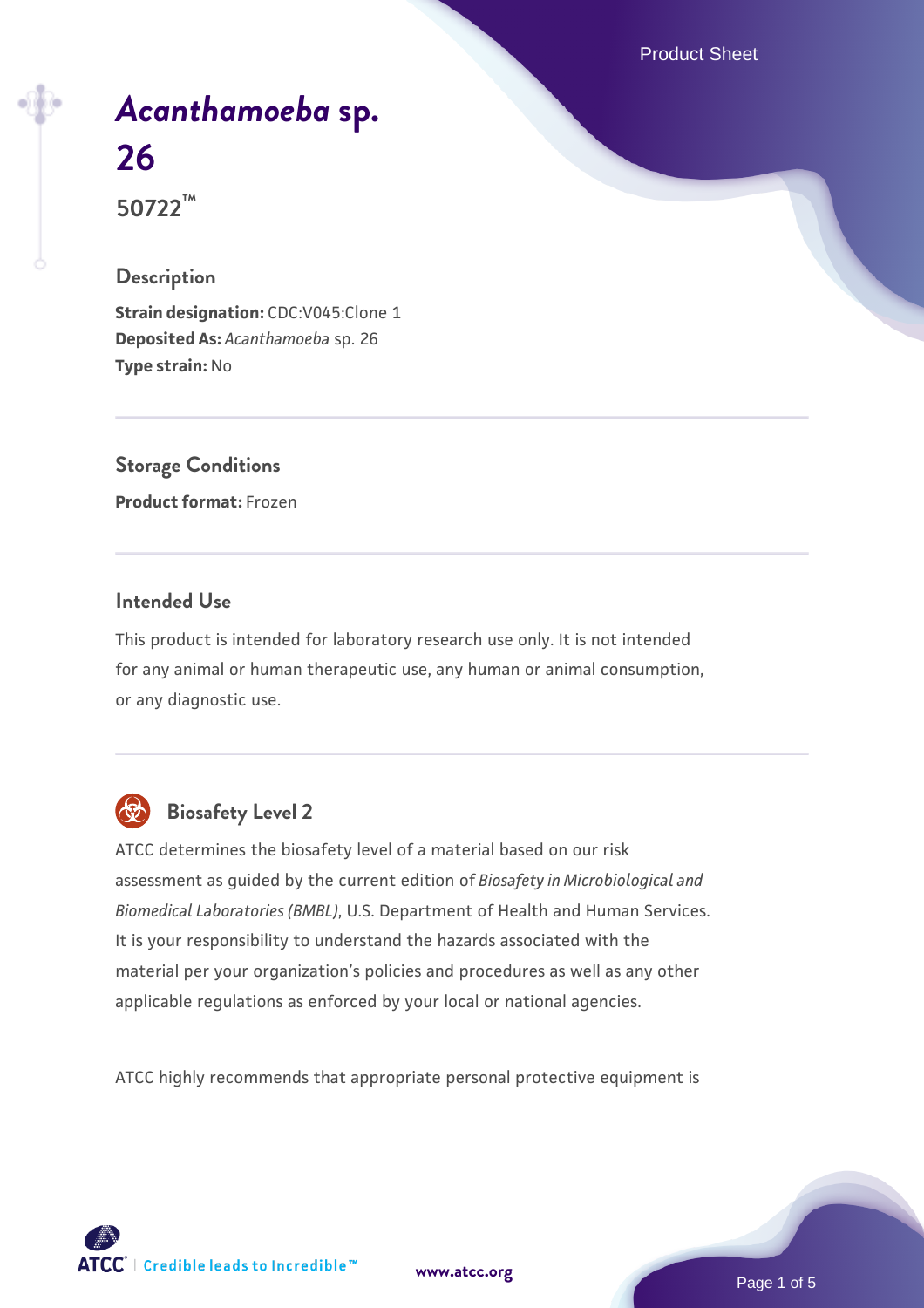always used when handling vials. For cultures that require storage in liquid nitrogen, it is important to note that some vials may leak when submersed in liquid nitrogen and will slowly fill with liquid nitrogen. Upon thawing, the conversion of the liquid nitrogen back to its gas phase may result in the vial exploding or blowing off its cap with dangerous force creating flying debris. Unless necessary, ATCC recommends that these cultures be stored in the vapor phase of liquid nitrogen rather than submersed in liquid nitrogen.

### **Certificate of Analysis**

For batch-specific test results, refer to the applicable certificate of analysis that can be found at www.atcc.org.

### **Growth Conditions Medium:**  [ATCC Medium 711: PYB](https://www.atcc.org/-/media/product-assets/documents/microbial-media-formulations/1/atcc-medium-711.pdf?rev=bc2f19e8300a40f59b7ff666165bdd85) **Temperature:** 25-30°C

### **Material Citation**

If use of this material results in a scientific publication, please cite the material in the following manner: *Acanthamoeba* sp. 26 (ATCC 50722)

### **References**

References and other information relating to this material are available at

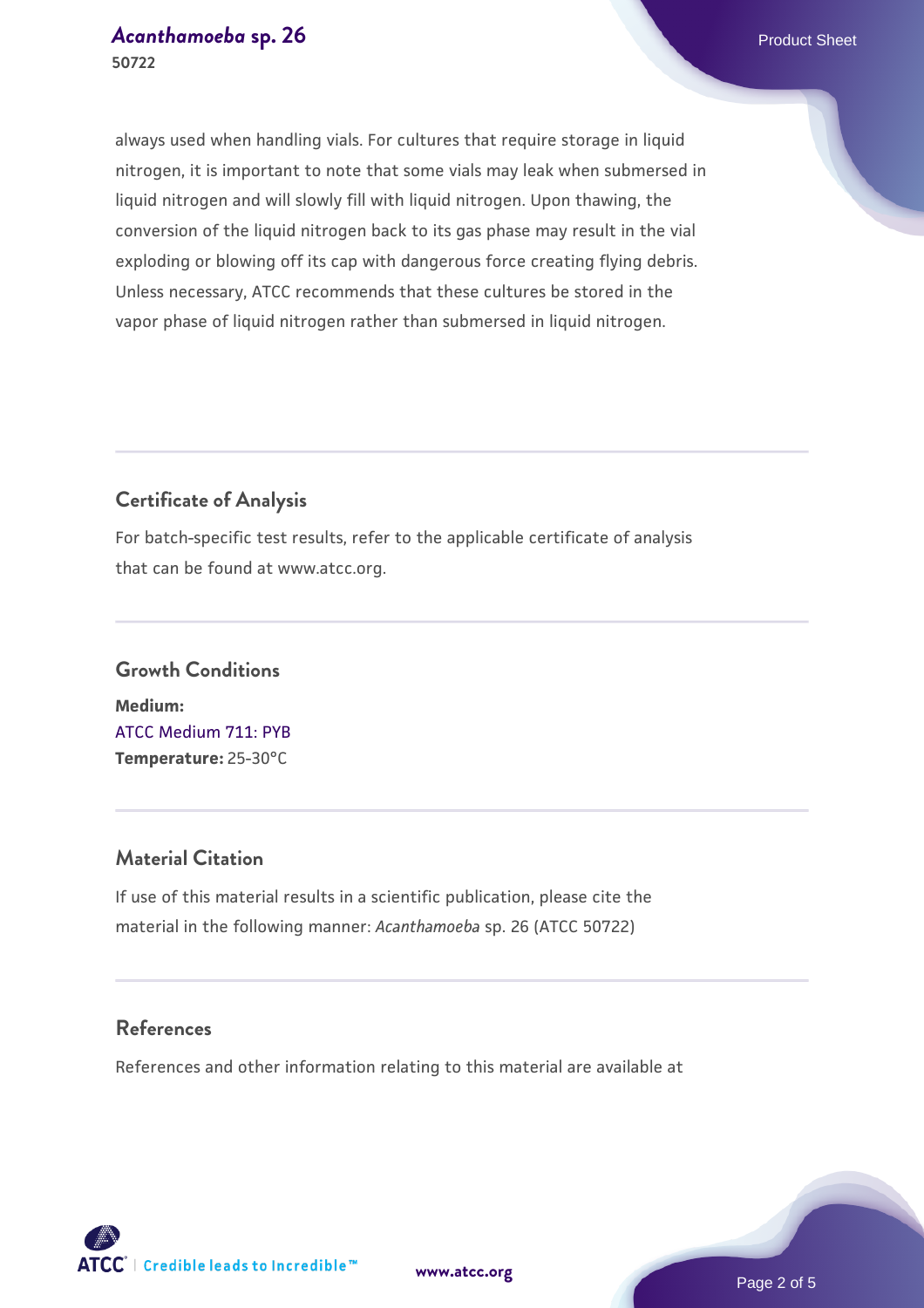# *[Acanthamoeba](https://www.atcc.org/products/50722)* **[sp. 26](https://www.atcc.org/products/50722)** Product Sheet

**50722**

www.atcc.org.

### **Warranty**

The product is provided 'AS IS' and the viability of ATCC® products is warranted for 30 days from the date of shipment, provided that the customer has stored and handled the product according to the information included on the product information sheet, website, and Certificate of Analysis. For living cultures, ATCC lists the media formulation and reagents that have been found to be effective for the product. While other unspecified media and reagents may also produce satisfactory results, a change in the ATCC and/or depositor-recommended protocols may affect the recovery, growth, and/or function of the product. If an alternative medium formulation or reagent is used, the ATCC warranty for viability is no longer valid. Except as expressly set forth herein, no other warranties of any kind are provided, express or implied, including, but not limited to, any implied warranties of merchantability, fitness for a particular purpose, manufacture according to cGMP standards, typicality, safety, accuracy, and/or noninfringement.

#### **Disclaimers**

This product is intended for laboratory research use only. It is not intended for any animal or human therapeutic use, any human or animal consumption, or any diagnostic use. Any proposed commercial use is prohibited without a license from ATCC.

While ATCC uses reasonable efforts to include accurate and up-to-date information on this product sheet, ATCC makes no warranties or representations as to its accuracy. Citations from scientific literature and patents are provided for informational purposes only. ATCC does not warrant that such information has been confirmed to be accurate or complete and



**[www.atcc.org](http://www.atcc.org)**

Page 3 of 5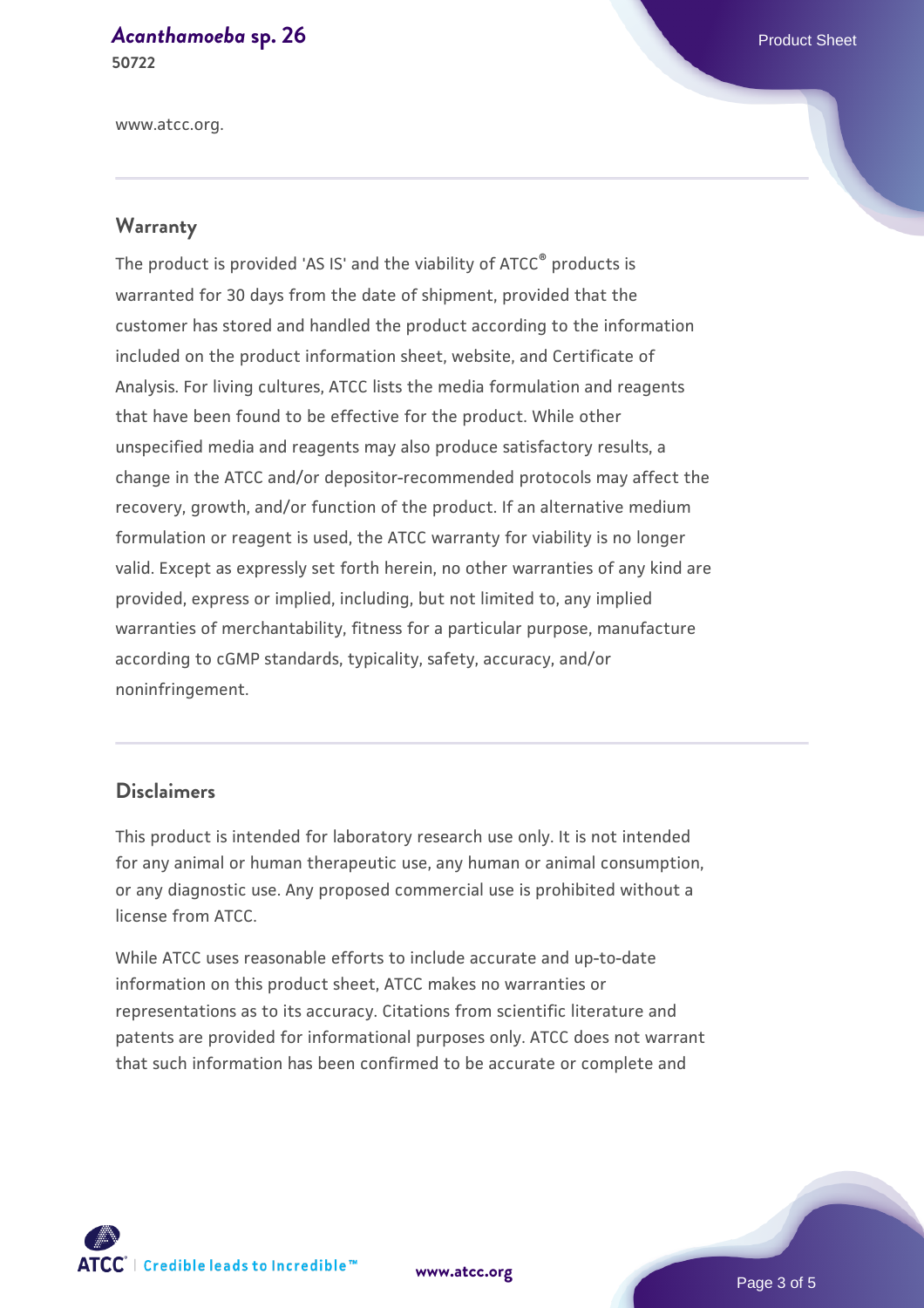# *[Acanthamoeba](https://www.atcc.org/products/50722)* **[sp. 26](https://www.atcc.org/products/50722)** Product Sheet

**50722**

the customer bears the sole responsibility of confirming the accuracy and completeness of any such information.

This product is sent on the condition that the customer is responsible for and assumes all risk and responsibility in connection with the receipt, handling, storage, disposal, and use of the ATCC product including without limitation taking all appropriate safety and handling precautions to minimize health or environmental risk. As a condition of receiving the material, the customer agrees that any activity undertaken with the ATCC product and any progeny or modifications will be conducted in compliance with all applicable laws, regulations, and guidelines. This product is provided 'AS IS' with no representations or warranties whatsoever except as expressly set forth herein and in no event shall ATCC, its parents, subsidiaries, directors, officers, agents, employees, assigns, successors, and affiliates be liable for indirect, special, incidental, or consequential damages of any kind in connection with or arising out of the customer's use of the product. While reasonable effort is made to ensure authenticity and reliability of materials on deposit, ATCC is not liable for damages arising from the misidentification or misrepresentation of such materials.

Please see the material transfer agreement (MTA) for further details regarding the use of this product. The MTA is available at www.atcc.org.

### **Copyright and Trademark Information**

© ATCC 2021. All rights reserved. ATCC is a registered trademark of the American Type Culture Collection.

### **Revision**

This information on this document was last updated on 2021-05-19

### **Contact Information**